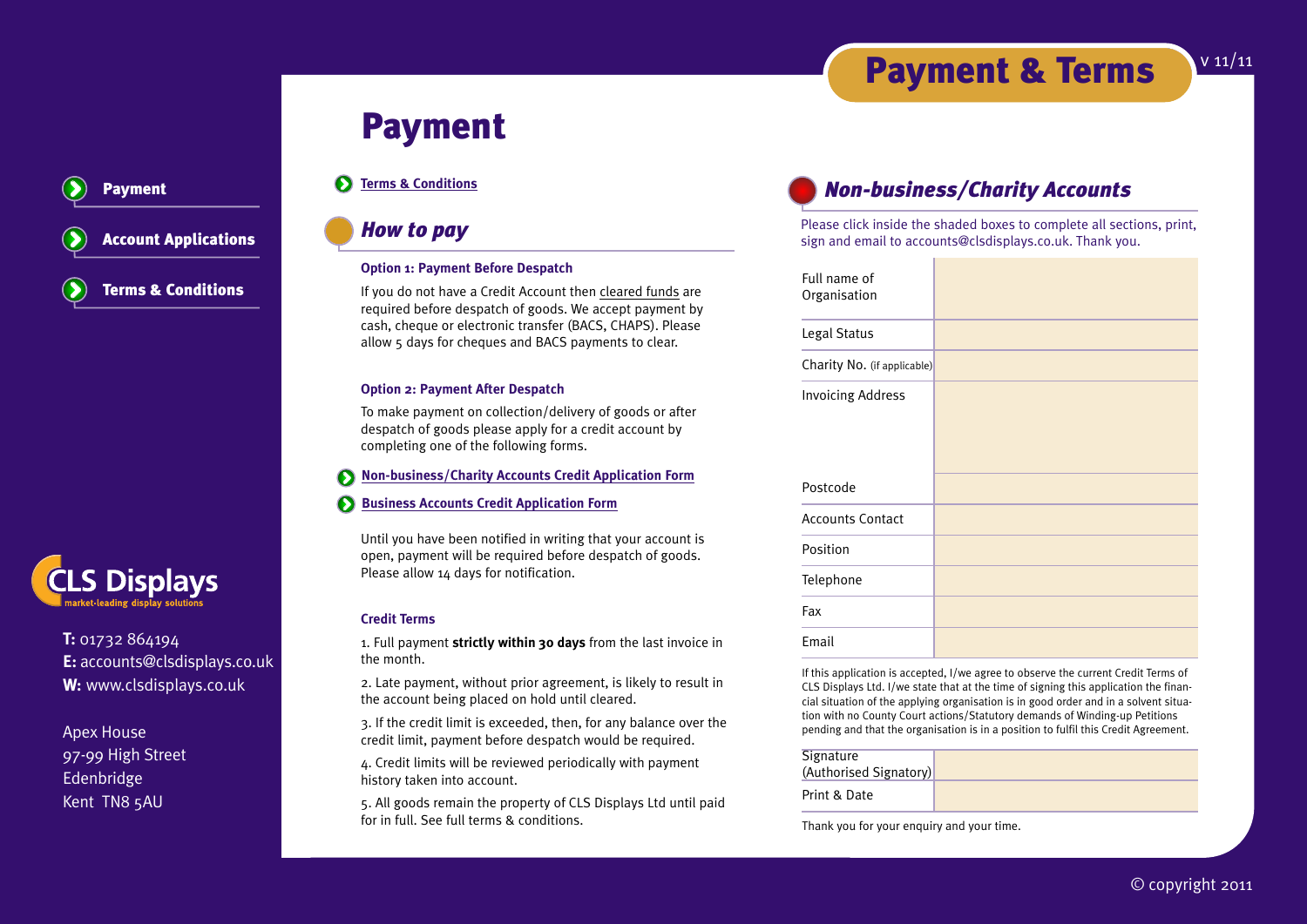# **Account Applications**

## **Payment**

## **Account Applications Terms & Conditions**

## *Business Accounts*

Please click inside the shaded boxes to complete all sections, print, sign and email to accounts@clsdisplays.co.uk. Thank you.

| Full name of<br>Company/Business                  |  |
|---------------------------------------------------|--|
| <b>Invoicing Address</b>                          |  |
| Postcode                                          |  |
| <b>Accounts Contact</b>                           |  |
| Position                                          |  |
| Telephone                                         |  |
| Fax                                               |  |
| Email                                             |  |
| Full names of all<br><b>Directors or Partners</b> |  |
| Company<br><b>Registration Number</b>             |  |
| Date Established                                  |  |

### **References**

Please give the names of 2 of your suppliers with whom you are currently trading on a regular basis for the approximate amount you envisage to spend with us.

| 1. Name & Address                |  |
|----------------------------------|--|
| Telephone & Fax                  |  |
| 2. Name & Address                |  |
| Telephone & Fax                  |  |
| Name of Bank                     |  |
| <b>Address of Bank</b>           |  |
| <b>Account Number</b>            |  |
| Sort Code                        |  |
| Monthly credit<br>limit required |  |

If this application is accepted, I/we agree to observe the current the Credit Terms of CLS Displays Ltd. I/we state that at the time of signing this application the financial situation of the applying company is in good order and in a solvent situation with no County Court actions/Statutory demands of Winding-up Petitions pending and that I/we are in a position to fulfil this Credit Agreement.

| <b>Signature</b><br>(Company Director) |  |
|----------------------------------------|--|
| Print & Date                           |  |

Thank you for your enquiry and your time.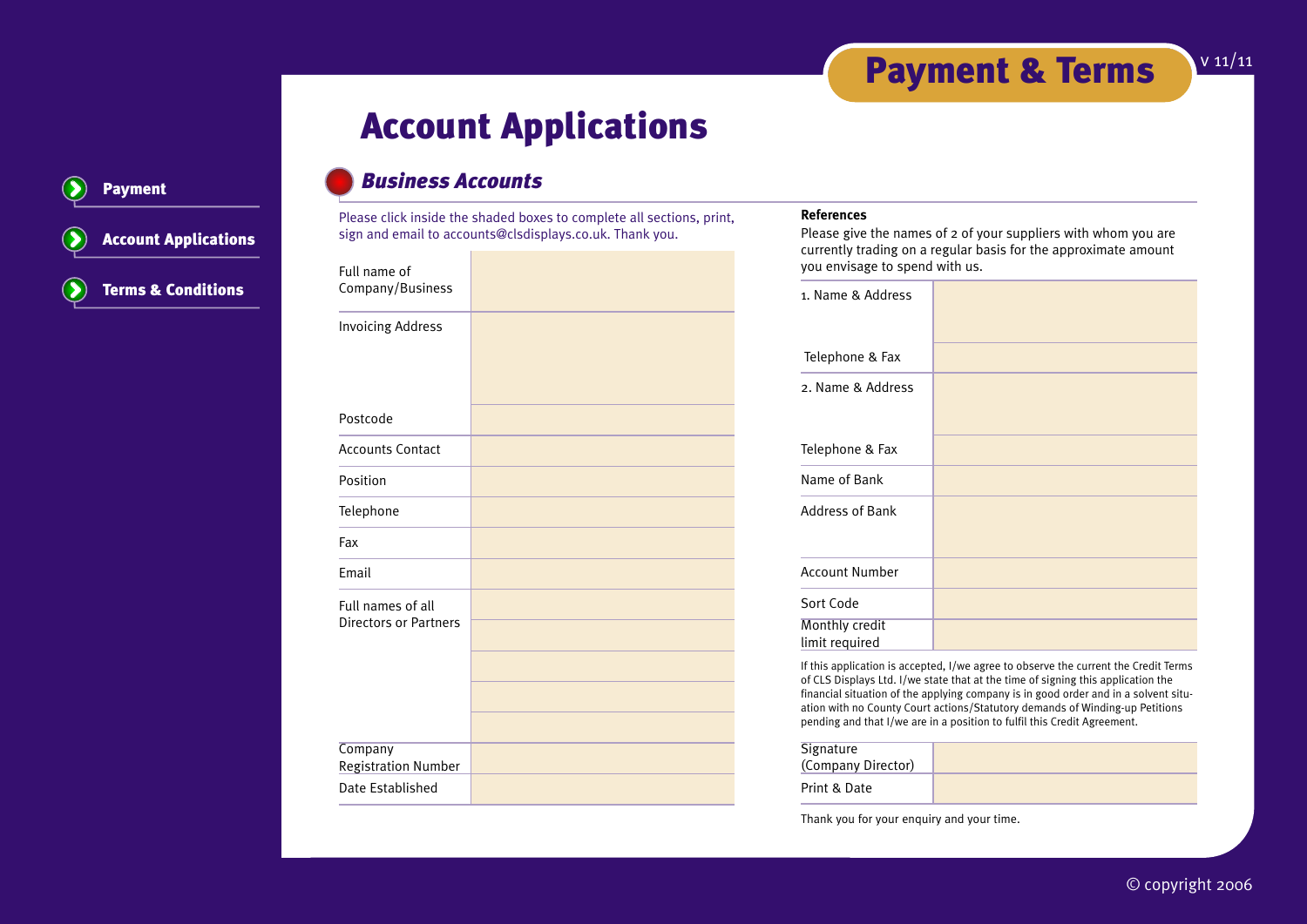## **Terms & Conditions**

**TERMS AND CONDITIONS OF SALE**

**Payment**

**Account Applications**

**Terms & Conditions**

1. "The Company" shall mean CLS Displays Limited.

"The Customer" shall mean the person, business or entity buying the goods.

"The Contract Price" shall mean the cost to the Customer of the goods sold under the terms thereof.

2. These conditions shall govern all Contracts of sale between the Company and the Customer and no representative of the Company may agree any terms or make any representations inconsistent with any of these terms or enter into any Contract except on the basis of them unless a variation or exclusion has been expressly agreed in writing by the Company and no terms contained in the Customer's order form or any other documentation which are inconsistent herewith shall have any effect. No Contract shall arise between the Company and the Customer until the Company shall have either been paid in full by the Customer or if credit terms have been agreed the Company shall have dispatched the acceptance of the order form.

3. Unless otherwise stated by the Company orders are only accepted on the following terms and conditions. Where the terms and conditions are contrary to any stipulations of the Customer's terms and conditions the following are deemed to have been accepted by the Customer and take precedence.

4. Quotations indicate the price at which the Company would be willing to supply goods subject to variation set out below. They are not offers to supply goods and any order placed on the basis of a quotation must be accepted by the Company for a Contract to arise. Any price contained within a quotation made by the Company shall be held for a period of twenty-one days whereupon the Company reserves the right to revise the Contract price as it considers necessary.

5. All prices quoted are ex Company works and subject to an additional charge for packing and delivery. Prices are subject to the addition of Value Added Tax at the rate of ruling at date of invoice - export sales excepted.

6. All prices shown in the Company catalogues, websites or advertisements are suggested prices only and the Company reserve the right to amend prices without prior notice to cover any increases in the costs of materials services or labour or in taxation or duty which may take place prior to delivery of the order.

7. The Company shall not be bound by any price which is not in writing on official Company stationery.

8. Where the Company have to import material to fulfil the order the Company reserve the right to vary the price quoted to reflect any difference between the rate of exchange for purchase of the relevant currency quoted by HSBC Bank PLC on the date of acceptance and on the date the Company are invoiced for the relevant materials by our supplier.

9. Unless credit terms have been agreed payment is to be made in full at the time of placing the order. Settlements of monthly accounts is to be made within the terms as stated on the invoice. We understand and will exercise our statutory right to claim interest and compensation for debt recovery costs under the late payment legislation, namely The Late Payment of Commercial Debts (Interest) Act 1998 as amended and supplemented by The Late Payment of Commercial Debts Regulations 2002, if we are not paid according to agreed credit terms.

10. A minimum charge of £25.00 (plus VAT) will be levied for small orders and no credit account orders will be accepted under £50.00 (plus VAT). Orders up to and including £50.00 (plus VAT) should be accompanied by the appropriate remittance.

**Payment & Terms**

11. Payments of accounts should be made to the Company office and works, CLS Displays Limited, Apex House, 97-99 High Street, Edenbridge, Kent TN8 5AU, England.

12. The Company at its option, will be entitled by notice to terminate all or any of its contract with the Customer forthwith and recover all expenses, loss and damage resulting to the Company including (but without limitation to) loss of profit or other consequential loss if:

(a) the Customer has a bankruptcy petition presented against him or a bankruptcy order is made;

(b) the Customer makes or seeks to make any composition or arrangement with his creditor;

(c) the Customer makes a proposal to his creditors for a voluntary arrangement or applies for an interim order (within the means of Section 286 Insolvency Act 1986);

(d) an encumbrancer takes possession of any of the Customer's assets, or any of the Customer's property is taken in execution or process of law;

(e) a petition is presented or an order is made or a resolution is passed for the winding up of the Customer;

(f) a petition is presented or an order is made for an administration order to be made in relation to the buyer;

(g) the Customer's directors make a proposal for a voluntary arrangement with the Customer's creditors;

(h) the Customer is unable to pay his debts (within the means of Section 123 Insolvency Act 1986);

(i) a receiver or administrative receiver is appointed over any of the Customer's assets;

(j) the Customer fails to make any payment owed to the Company on the due date;

(k) the Customer fails to take delivery of or to collect the goods within fourteen days of being notified by the Company or our carrier that they are to be delivered or are ready to be collected;

(l) the Customer is in breach of the terms and conditions of any contract within the Company (including breach of these conditions) and shall fail to remedy same within twentyone days of notice specifying the breach and requiring remedy (if the breach shall be remediable).

13. The Company shall not be responsible for loss arising from delay or failure to deliver arising from an Act of God, war, civil disturbance, riot, industrial action or dispute, natural calamity, non-availability of materials, breakdown of plant or machinery, controls, restrictions or prohibitions of Government or any other competent Authority, fire, flood, sabotage, or other cause beyond the control affecting the Company or any supplier or carrier for the Company.

14. Delivery dates are given in good faith only and whilst the Company will make every

(continued)

v 11/11